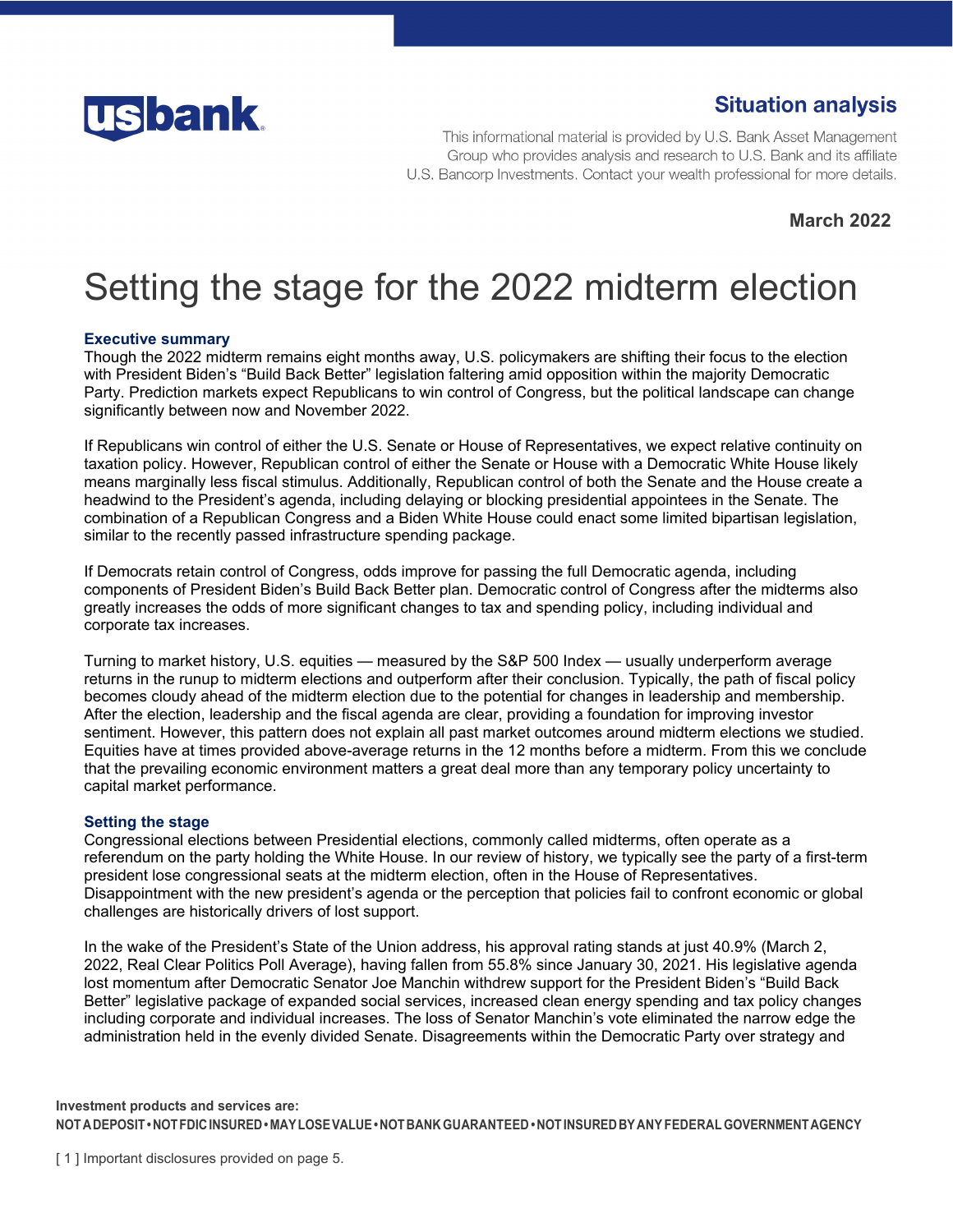direction further undermine the President's power and agenda. As the midterms draw closer, Congress may increasingly shift toward campaigning and away from legislating.

Predictit.org, an online political and event prediction market platform, places Republican chances of winning the U.S. House at 85% as of March 3, 2022. The odds of GOP control of both the House and Senate stand at nearly 74% percent,<sup>1</sup> though these odds can significantly change before November's election. According to the Wall Street Journal, polls indicate voters are primarily concerned about inflation,<sup>2</sup> with the Consumer Price Index (CPI) climbing 7.5% over the past year ending in February and gasoline prices at the highest level in seven years. An easing in supply constraints and easing of inflation pressures could reduce this issue's importance as the election nears. Other risks, such as the ongoing coronavirus pandemic, higher borrowing costs from changes in Federal Reserve monetary policy or emerging geopolitical issues could move to the forefront.

#### **Potential outcomes**

Midterm election results can have a large impact on legislative policy's path in Washington. Possible election outcomes this fall include the Republicans regaining control of both the House and the Senate, Republicans winning either the House or Senate but not both, and Democrats retaining control of both houses, which would be a material divergence based on historical precedent.

Should Republicans win both the House and Senate, legislative gridlock and a more limited range of tax policy are likely outcomes. For example, a Republican House and Senate will probably reject any significant corporate and individual tax increases. A Republican victory gaining both the House and the Senate also limits the President's ability to execute his preferred agenda. President Biden could pursue some executive orders and actions outside Congress under this scenario. However, the Senate can block nominations to the executive branch for agencies issuing these rules or implementing these orders. Further, many of these actions could face challenges in the courts. This creates an even greater possibility that gridlock ensues outside of industry-specific areas where the president can impact policy — such as automobiles through increases in Corporate Average Fuel Economy (CAFE) standards, Medicare, trade policy and antitrust. A unified Republican Congress with a Democratic White House would likely focus on policies with limited bipartisan agreement, as we saw with infrastructure spending.

Republican control of the House of Representatives alone still provides Republicans the ability to originate spending bills. Control also gives GOP politicians subpoena power to investigate the White House — a political tactic seen during both the Obama and Trump administrations. These investigations are unlikely to have any capital market impact but could hamper the implementation of President Biden's full policy agenda, leading to greater continuity of existing policy.

More consequentially, Republicans winning control of the U.S. Senate reduces chances that President Biden receives approval for his nominees that require senate confirmation. This could include judges, Federal Reserve officials and officials overseeing powerful regulatory bodies such as the Federal Trade Commission (FTC).

A surprise Democrat victory to hold both the House and Senate would turn attention back toward President Biden's policy agenda, including the full "Build Back Better" legislative package of expanded social services, clean energy investments and subsidies, raising or eliminating the cap on state and local income tax deductions, and corporate and individual tax increases.

<sup>&</sup>lt;sup>1</sup> Predict It, March 3, 2022.<br><sup>2</sup> "Inflation Emerges as a Key Concern for Voters, WSJ Poll Finds," Wall Street Journal, Dec. 7, 2021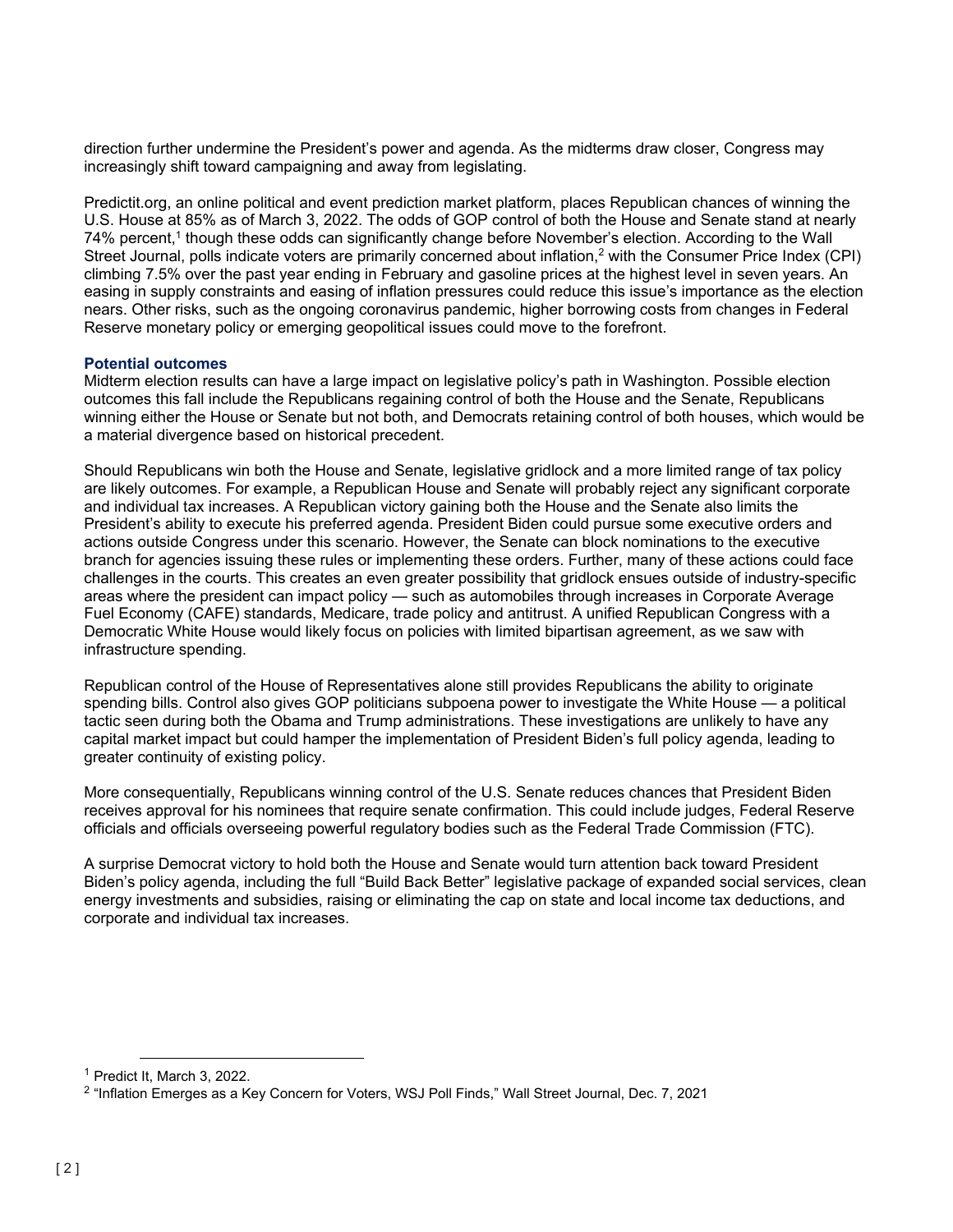# **The three potential outcomes of the 2022 midterm**

| <b>Election result</b>                 | <b>Policy result</b>                                                                                  |
|----------------------------------------|-------------------------------------------------------------------------------------------------------|
| Republicans win House or Senate        | Limits major changes to tax and spending policy                                                       |
| Republicans win both House and Senate  | Strong headwind for White House agenda but also<br>chances for some limited bipartisan agreement      |
| Democrats retain both House and Senate | Democrats press forward with key initiatives, including<br>remaining "Build Back Better" agenda items |

Source: U.S. Bank analysis, February 2022.

# **Capital market implications**

The 2022 midterm election results are unlikely to drive broad equity market performance, though we could see impacts to specific sectors or industries. We analyzed market performance based on congressional party control since 1962. We found the specific party controlling Congress historically has no statistical edge in overall equity market performance, relative to long-term averages. However, the occurrence of a midterm election historically does coincide with unique market performance.

According to data compiled from Bloomberg, the S&P 500 Index has historically underperformed average returns in the year prior to midterm elections and outperformed average returns in the 12 months after midterm elections.<sup>3</sup> Specifically, the average 12-month S&P 500 Index performance starting October 31 is 8.1 percent since 1961. The same 12-month period pre-midterm election returned an average of 0.3% out of a sample size of 15 occurrences. The 12-month period post-midterm election return an average of 16.3% in the 15 midterm elections since 1962. The one- and three-month periods following midterm elections also exhibit significant historical outperformance relative to years with no midterm election.4

What explains this phenomenon? A key factor may involve higher policy uncertainty before midterm elections that develops into policy certainty after the midterm. In fact, the S&P 500 Index has not experienced negative absolute price returns during the full year after a midterm election since 1939.<sup>5</sup> Of course, 1939 returns revolved around changing central bank policy, the economic backdrop of a country still in the Great Depression and enhanced geopolitical risk only two years before America entered World War II.

This suggests the economy and a healthy macroeconomic environment carry far greater weight on returns than policy certainty or uncertainty. A closer look at pre-midterm equity market underperformance drives this point home further. Below average pre-midterm performance dissipated in the last two decades as the economy grew steadily, central bank policy held interest rates low, supporting low borrowing costs, and inflation remained below long-term averages. Negative pre-midterm returns concentrate in the 1960s and 1970s, which weigh significantly on the pre-midterm average. Excluding the five midterms in the 1960s and 1970s increases the performance in the 12 months before a midterm to 8.1%, roughly in line with average annual S&P 500 performance.

 $3$  Looking at 12-month periods where the price return is the closing price on October 31.

<sup>4</sup> See table on page 4.

<sup>5</sup> Analysis of the 1938 midterm is not included in the table.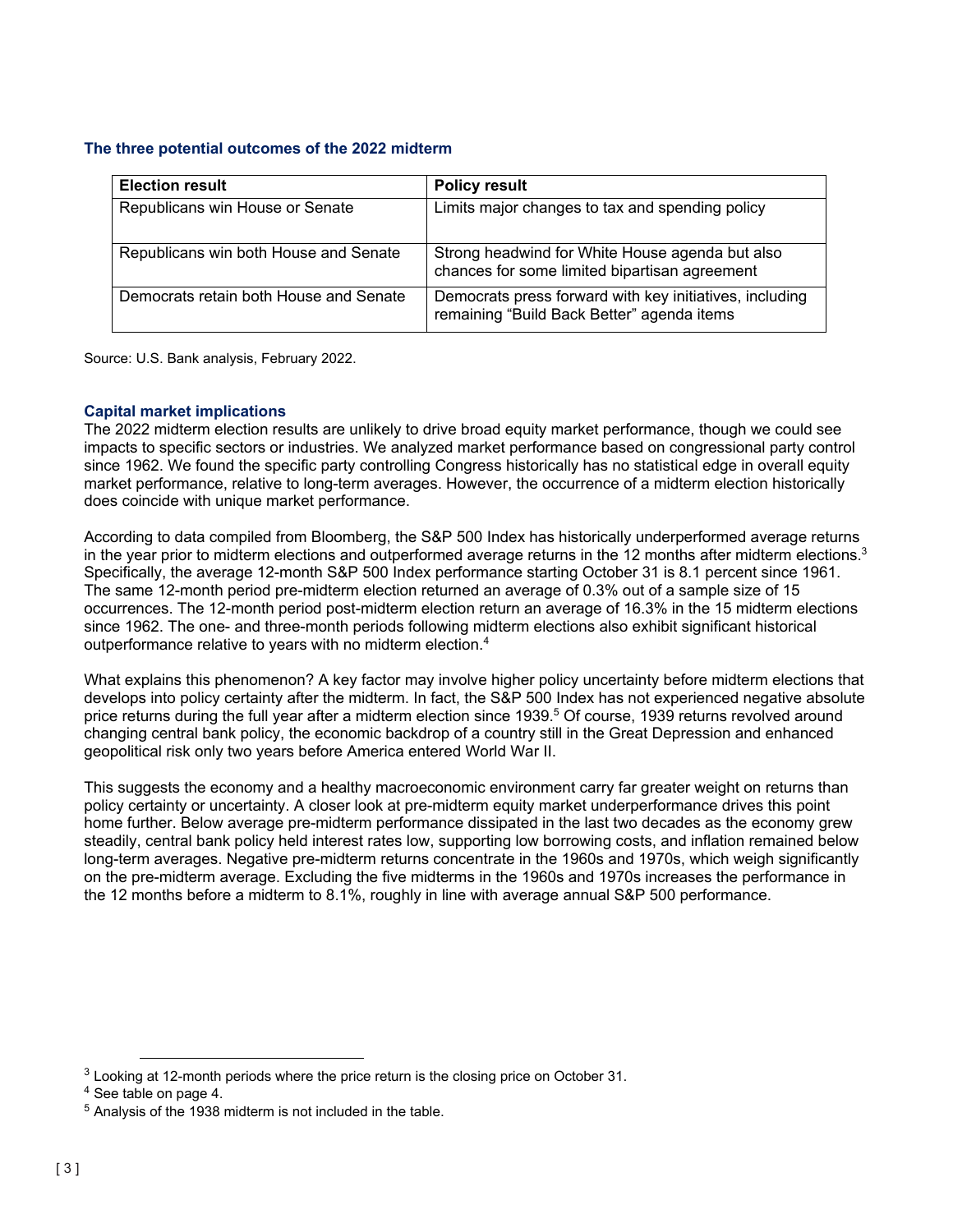#### **Midterm stock market performance since 1962**

| Year                 | <b>President</b>     | Party        | President's<br>party:<br>House<br>seats | President's<br>party:<br><b>Senate</b><br>seats | <b>Before</b><br>midterm:<br><b>S&amp;P 500 price</b><br>performance<br><b>Nov 1-Oct 31</b><br>$(12$ months)** | <b>S&amp;P 500 price</b><br>performance<br>Nov 1-Jan 31<br>(3 months) | S&P 500 price<br>performance  <br><b>Nov 1- Apr 30</b><br>(6 months) | <b>S&amp;P 500 price</b><br>performance  <br><b>Nov 1-Oct 31</b><br>(12 months) |
|----------------------|----------------------|--------------|-----------------------------------------|-------------------------------------------------|----------------------------------------------------------------------------------------------------------------|-----------------------------------------------------------------------|----------------------------------------------------------------------|---------------------------------------------------------------------------------|
| 1962                 | John F. Kennedy      | D            | $-4$                                    | $+3$                                            | $-17.6%$                                                                                                       | 17.1%                                                                 | 23.5%                                                                | 30.9%                                                                           |
| 1966                 | Lyndon Johnson       | D            | $-47$                                   | $-4$                                            | $-13.2%$                                                                                                       | 8.0%                                                                  | 17.2%                                                                | 17.1%                                                                           |
| 1970                 | <b>Richard Nixon</b> | R            | $-12$                                   | $+2$                                            | $-14.4%$                                                                                                       | 15.1%                                                                 | 24.8%                                                                | 13.0%                                                                           |
| 1974                 | Gerald Ford (Nixon)  | $\mathsf{R}$ | $-48$                                   | $-5$                                            | $-31.8%$                                                                                                       | 4.2%                                                                  | 18.1%                                                                | 20.5%                                                                           |
| 1978                 | Jimmy Carter         | D            | $-15$                                   | $-3$                                            | 0.9%                                                                                                           | 7.3%                                                                  | 9.2%                                                                 | 9.3%                                                                            |
| 1982                 | Ronald Reagan        | R.           | $-26$                                   | $+1$                                            | 9.7%                                                                                                           | 8.7%                                                                  | 23.0%                                                                | 22.3%                                                                           |
| 1986                 | Ronald Reagan        | R.           | $-5$                                    | $-8$                                            | 28.5%                                                                                                          | 12.3%                                                                 | 18.2%                                                                | 3.2%                                                                            |
| 1990                 | George Bush          | R            | -8                                      | $-1$                                            | $-10.7%$                                                                                                       | 13.1%                                                                 | 23.5%                                                                | 29.1%                                                                           |
| 1994                 | <b>Bill Clinton</b>  | D            | $-52$                                   | $-8$                                            | 1.0%                                                                                                           | $-0.4%$                                                               | 9.0%                                                                 | 23.1%                                                                           |
| 1998                 | <b>Bill Clinton</b>  | D            | 5                                       | $\Omega$                                        | 20.1%                                                                                                          | 16.5%                                                                 | 21.5%                                                                | 24.1%                                                                           |
| 2002                 | George W. Bush       | R            | 8                                       | $+2$                                            | $-16.4%$                                                                                                       | $-3.4%$                                                               | 3.5%                                                                 | 18.6%                                                                           |
| 2006                 | George W. Bush       | R.           | $-30$                                   | $-6$                                            | 14.2%                                                                                                          | 4.4%                                                                  | 7.6%                                                                 | 12.4%                                                                           |
| 2010                 | Barack Obama         | D            | $-63$                                   | $-6$                                            | 14.2%                                                                                                          | 8.7%                                                                  | 15.2%                                                                | 5.9%                                                                            |
| 2014                 | Barack Obama         | D            | $-13$                                   | $-9$                                            | 14.9%                                                                                                          | $-1.1%$                                                               | 3.3%                                                                 | 3.0%                                                                            |
| 2018                 | Donald Trump         | R.           | $-40$                                   | $+2$                                            | 5.3%                                                                                                           | $-0.3%$                                                               | 8.6%                                                                 | 12.0%                                                                           |
| Midterm average      |                      |              |                                         | 0.3%                                            | 7.3%                                                                                                           | 15.1%                                                                 | 16.3%                                                                |                                                                                 |
| Non-midterm average* |                      |              |                                         | 10.7%                                           | 2.9%                                                                                                           | 4.2%                                                                  | 6.4%                                                                 |                                                                                 |
| Average seat change  |                      | $-23$        | $-3$                                    |                                                 |                                                                                                                |                                                                       |                                                                      |                                                                                 |

Flip to Republican control

Flip to Democrat control

Data source: U.S. Bank Asset Management Group research, Bloomberg, October 31, 1961-December 31, 2021.

\*The average monthly price return of the S&P 500 in three-month, six-month and 12-month increments, starting in the month of November of every year since 1963 where there wasn't a midterm election held in that November.

\*\*The average 12-month price return of the S&P 500 in the 12 months preceeding a midterm election, where the last date of the price close as of October 31 is several days before the November midterm election.

# **Conclusion**

In November's midterm elections, polls and prediction market odds indicate Republicans will make significant gains and could win both the Senate and the House. A Republican victory to gain either body of Congress will likely result in relative legislative gridlock. Republicans gaining control of both the Senate and House presents a large headwind to President Biden's agenda, though the White House could then pursue some executive orders and rule-making, which have industry-specific impacts. Democrats retaining both the Senate and House means relatively large taxation and spending changes and further passage of Democrats' policy agenda, including unpassed components of Build Back Better.

U.S. equity markets tend to underperform average returns in the 12 months before midterm elections and outperform average returns in the 12 months after. A possible explanation is increased fiscal policy uncertainty before the midterm election resolved by a greater degree of certainty afterward. For example, in the next eight months midterm odds can change significantly, which changes the odds of various policy outcomes in 2023 and